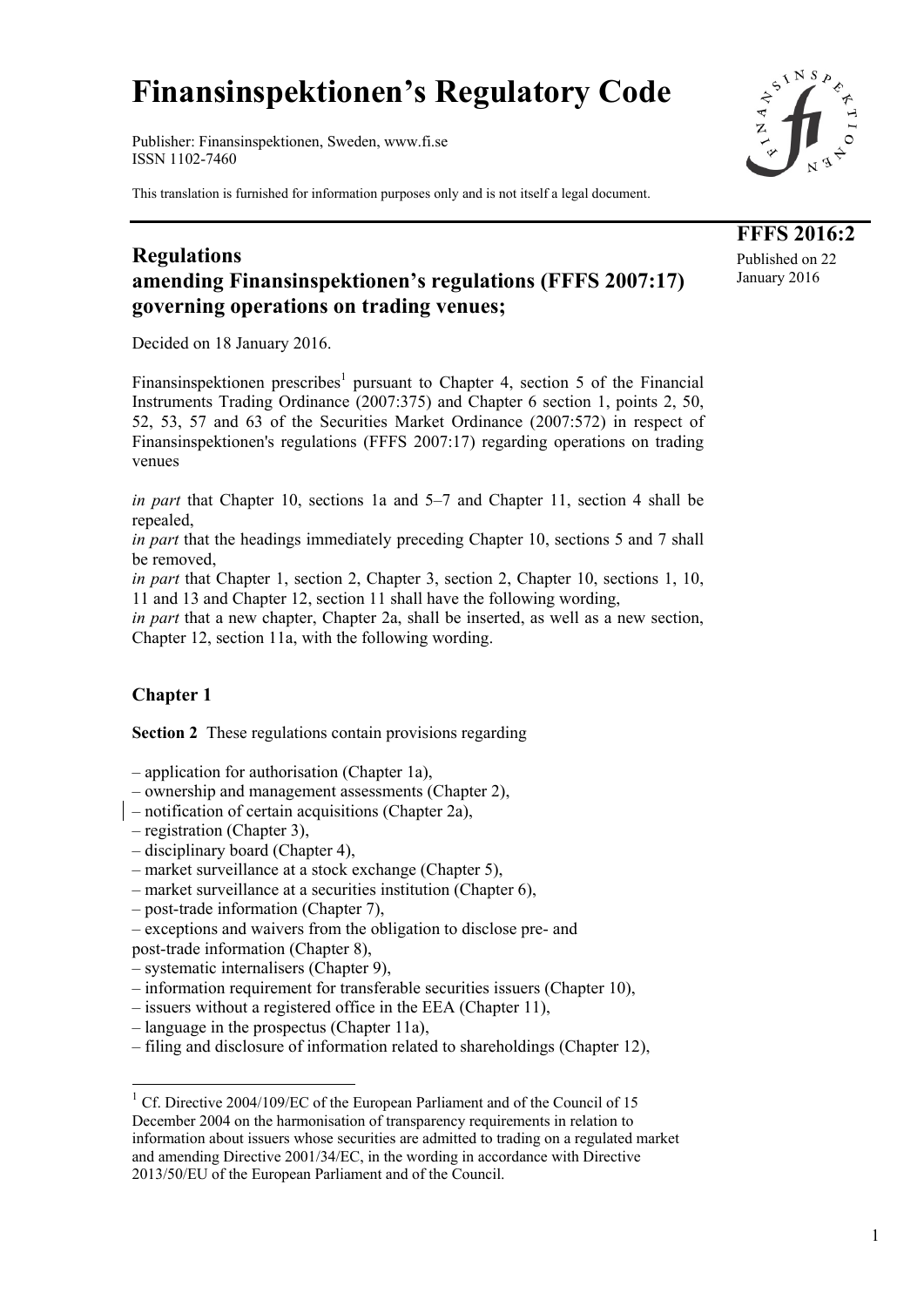– acquisition and disposal of own shares by limited liability companies (Chapter  $13)$ 

– that the Swedish Securities Council decides in certain issues about public takeovers on the stock market and publishes certain such decisions (Chapter 14).

### **Chapter 2a Notification of certain acquisitions**

**Section 1** The provisions in this chapter apply to stock exchanges and clearing organisations which have received authorisation in accordance with the Securities Market Act (2007:528).

**Section 2** An acquisition of property where the corresponding level of service is at least SEK 10 million and is the equivalent of at least 10 per cent and at the most 25 per cent of the own funds at the acquiring firm shall be reported to Finansinspektionen. Finansinspektionen shall be notified before the acquisition.

#### **Chapter 3**

**Section 2** Registration of transferable securities on a stock exchange, unless otherwise specified in section 3, may only occur if conditions are in place to ensure that the transferable securities in question will be traded effectively with regard to the issuer's economic situation, organisation and ability to fulfil its disclosure obligation to the stock exchange and the market and if the application refers to

a) transferable securities that are freely transferable,

b) transferable securities, whose issuer or the person acting in the issuer's stead has not stopped making payments, declared bankruptcy or entered into liquidation, and c) transferable securities, whose issuer can produce annual reports and auditor's reports or corresponding historical information for the past three financial years (an issue prospectus issued during the period and semi-annual reports and, if prepared, interim reports from the period after the most recent annual report).

In addition to that set out in the first paragraph, registration of shares may only occur if the registration application refers to

a) shares in a firm, the expected market value of which may not be less than EUR 1 million, or, if this value cannot estimated, the firm's equity and tax-free reserves net the firm's applicable tax rate for the most recent financial year,

b) subscribed and allocated shares where full and acceptable payment was made,

c) shares of the same class already issued, and

d) shares distributed to the public exceeding 25 percent of the subscribed share capital for all shares of the same class.

For convertible debt instruments, debt instruments with warrants, warrants unassociated with debt instruments (subscription warrants), issue certificates, interim certificates, participating loans, equity loans or convertible participation certificates, in addition to that set out in the first paragraph, registration may only occur if the transferable securities are issued by firms whose shares are or at the same time will be admitted to trading on a stock exchange.

For debt instruments other than those set out in the third paragraph, in addition to that set out in the first paragraph, registration may only occur if the registration application refers to

a) loans, the total nominal amount of which is not less than EUR 200,000,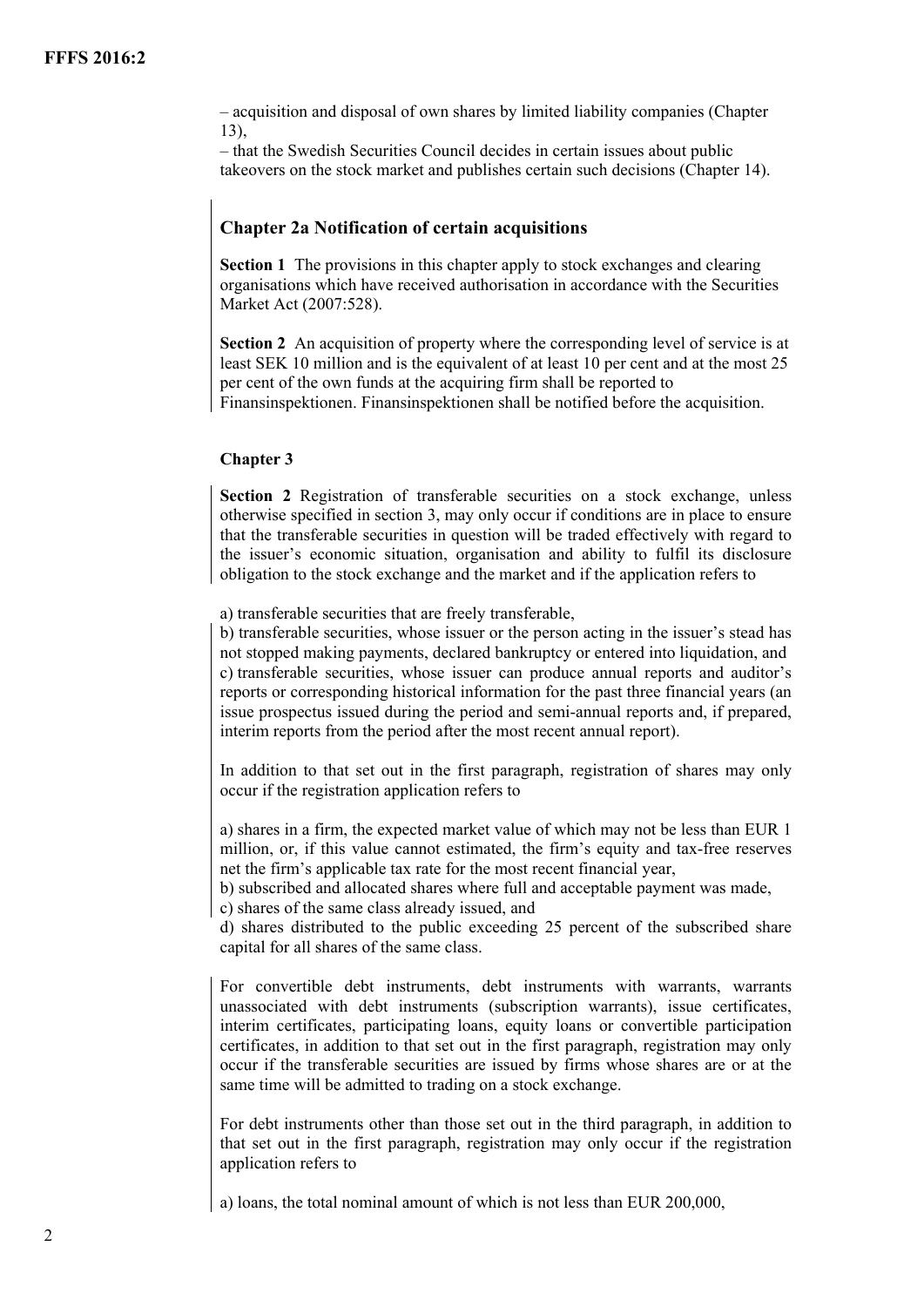b) debt instruments, the issuer of which has fulfilled its obligations with regard to the debt instruments, and

c) all debt instruments ranking pari passu.

If the amounts referred to in the second or fourth paragraph are denominated in a different currency, the currency should be translated to EUR using the exchange rate at the time of registration.

#### **Chapter 10**

**Section 1** This chapter contains provisions regarding the information obligation for an issuer who has Sweden as the home Member State in accordance with Chapter 1, sections 7–9a of the Securities Market Act (2007:528) and whose transferable securities in accordance with Chapter 1, section 4, first paragraph, point 2a or 2b of the Securities Market Act are admitted to trading or registered on a regulated market following application by the issuer. The provisions also apply to an issuer who has applied for admission to trading or registration.

An issuer of transferable securities in accordance with Chapter 1, section 4, first paragraph, points 2a or 2b of the Securities Market Act that do not have Sweden as their home Member State, if the transferable securities are registered or admitted to trading on a regulated market, shall apply section 13. If the securities are not admitted to trading on a regulated market in the issuer's home Member State, the issuer shall also apply sections 10 and 11. The issuer shall also apply section 12 for information disclosed in accordance with Chapter 15, section 6, first paragraph, point 3 of the Securities Market Act.

The provisions set out in sections  $2-4$ ,  $10a-12$ , and 14 shall also apply to issuers whose transferable securities in accordance with Chapter 1, section 4, first paragraph, points 2a or 2b of the Securities Market Act are traded on a trading facility.

**Section**  $10^2$  An issuer shall ensure that a disclosure of information in accordance with Chapter 17, section 2 of the Securities Market Act (2007:528) shall take place in such a manner that the information is well-distributed to the public in Sweden and in other states within the EEA as simultaneously as possible.

**Section 11** When information is submitted to the media for disclosure in accordance with Chapter 4, section 20 of the Financial Instruments Trading Act (1991:980) or Chapter 17, section 2 of the Securities Market Act (2007:528), it shall be stated that the information is being disclosed in accordance with these regulations. It shall also be stated to which issuer the information refers, the type of information and the date and time for when the information was distributed to the media for disclosure.

Information distributed to the media for disclosure shall be submitted as unedited and complete text. Information that shall be disclosed in accordance with Chapter 16, sections 4–6 of the Securities Market Act, however, can be distributed by the issuer informing the media about the website, in addition to the safekeeping function in accordance with Chapter 17, section 4 of the same act, where the information is available.

**Section 13** An issuer that shall disclose information in accordance with Chapter 17 of the Securities Market Act (2007:528) or otherwise in accordance with these regulations,

<sup>&</sup>lt;sup>2</sup> The change entails that the second paragraph has been removed.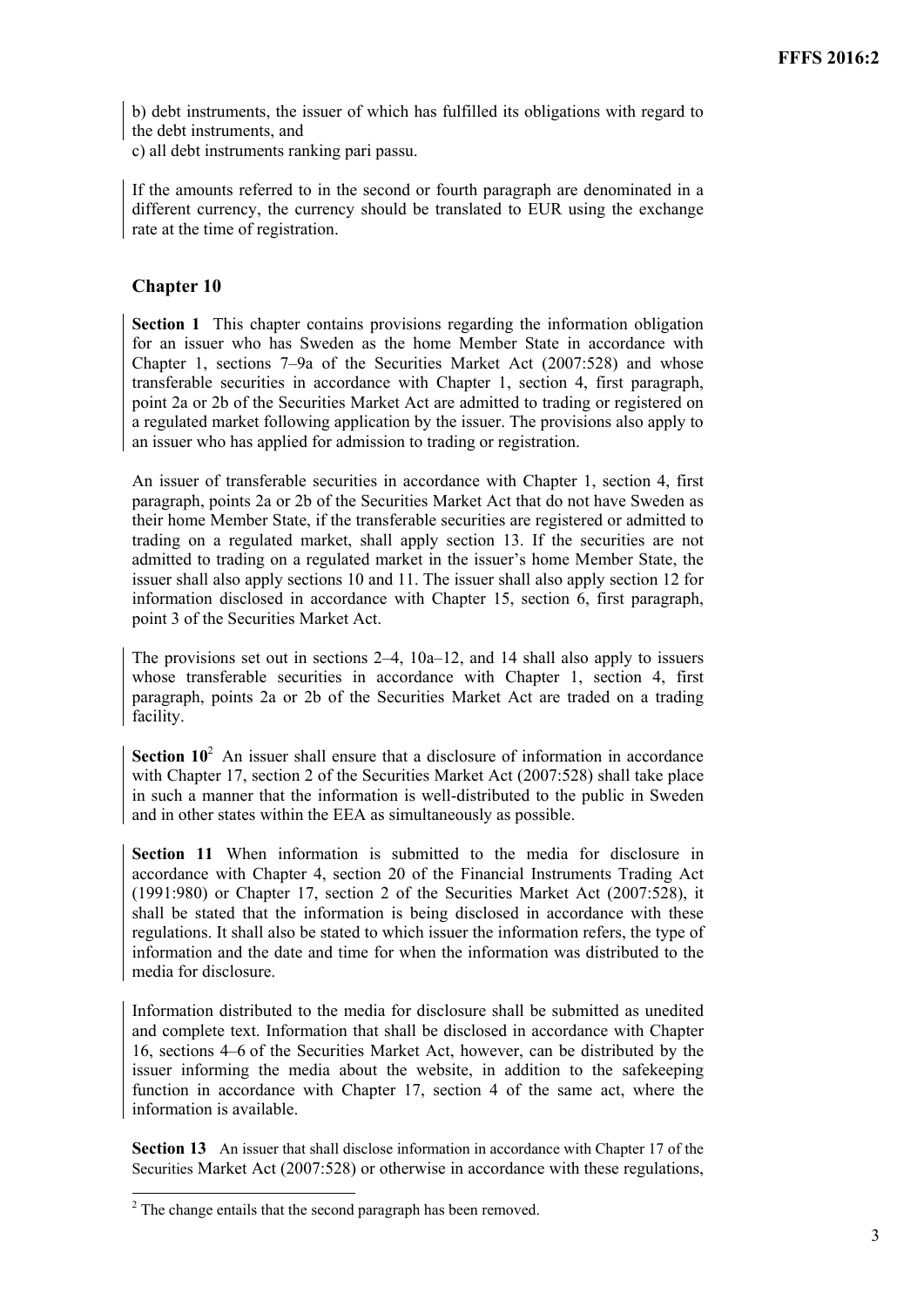shall disclose information in accordance with the following provisions regarding language.

For an issuer who has Sweden as the home Member State, the following applies:

a) If the issuer's transferable securities in accordance with section 1 are admitted to trading only on a Swedish regulated market, the information shall be disclosed in Swedish.

b) If the issuer's transferable securities in accordance with section 1 are admitted to trading on a Swedish regulated market and on a regulated market in one or more other states within the EEA, the information shall be disclosed in Swedish and in either English or a language approved by the competent authorities in the state(s).

c) If the issuer's transferable securities in accordance with section 1 are not admitted to trading on a Swedish regulated market but only on a regulated market in one or more other states within the EEA, the information shall be disclosed in Swedish, English or a language approved by the competent authorities in the state(s).

d) If the issuer does not have a registered office in a state within the EEA and its transferable securities in accordance with section 1 are primarily traded on a trading venue outside the EEA that corresponds to a regulated market, the information shall be disclosed in Swedish or English.

e) If the issuer has chosen Sweden as the home Member State in accordance with Chapter 1, section 8, first paragraph or section 9, second paragraph of the Securities Market Act, the information shall be disclosed in Swedish or English.

An issuer that has another state within the EEA as its home Member State shall disclose the information in Swedish or English.

An issuer of transferable securities in accordance with Chapter 1, section 4, first paragraph, point 2a or 2b of the Securities Market Act, the nominal value per unit of which on the day of issue corresponds to at least EUR 100,000, shall, regardless of that set out in the second and third paragraphs, disclose the information in Swedish, English or in a language approved by the competent authorities where the transferable securities are admitted to trading.

An issuer may disclose information in more languages than those prescribed in this provision. Finansinspektionen may decide on exemptions from the provisions in the second–fourth paragraphs.

The first-third paragraphs do not apply to information covered by the provisions in Chapter 12, section 12.

#### **Chapter 12**

**Section 11** A notification of acquisitions or transfers of such financial instruments as those set out in Chapter 4, section 2, first paragraph, points 2 or 3 of the Financial Instruments Trading Act (1991:980) shall include the following information:

1. the notifier's name, personal identification number or another identification number or, if the notifier is a legal person, the firm, company registration number or other identification number and address,

2. holdings of voting rights after the transaction,